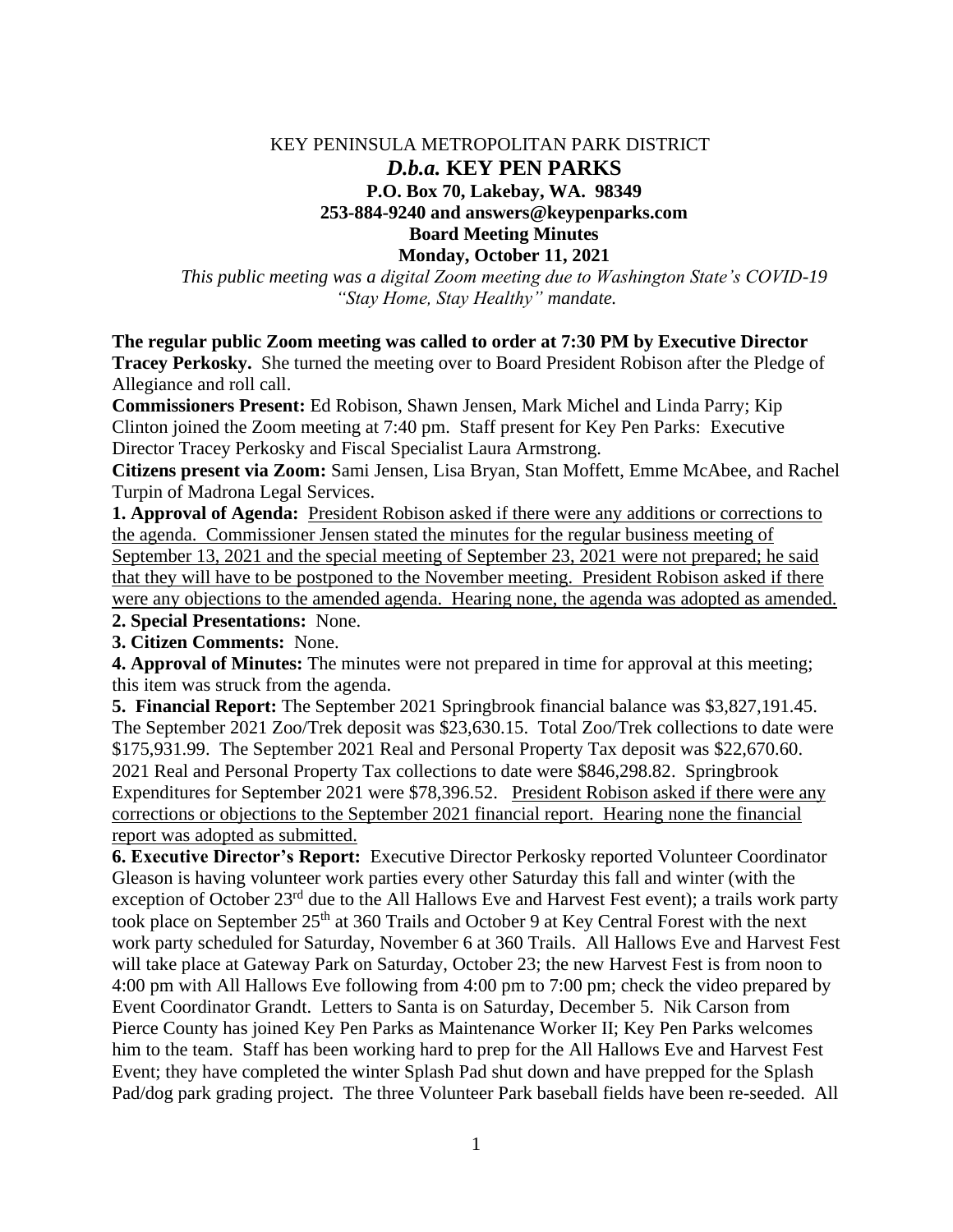staff members, for the first time, have participated in the annual budget process; Executive Director Perkosky stated she was proud of their enthusiasm and the resulting proposed budget. She reminded the Board that the year-three audit by the State Auditor's Office is expected before the end of the year. Maintenance Lead Vannausdle will be taking the test to become a Certified Playground Safety Specialist; Executive Director Perkosky said he is excited about it.

# **7. Board Committee and Advisory Council Reports:**

- **a) Land and Improvement Committee (Commissioner Robison):** Commissioner Robison had no report.
- **b) Key Peninsula Parks and Recreation Foundation Report (Commissioner Michel):** Executive Director Perkosky said the Foundation will be holding a private meeting to help select new Board members.
- **c) Trails Committee (Commissioner Michel):** Commissioner Michel said that he had no trail report due to being out-of-town lately; he is not opposed to having a trails meeting.
- **8. President's Report:** President Robison said he had no report at this time.

#### **9. Public Hearing/First Hearing of the Key Pen Parks 2022 Budget:**

 **a) Presentation of Draft Budget for 2022:** Executive Director Perkosky presented the Draft 2022 Key Pen Parks Budget, after which the Key Pen Parks Board of Commissioners and Executive Director Perkosky discussed the draft budget. The regular business meeting of the Key Pen Parks Board of Commissioners resumed at the conclusion of the First Hearing of the proposed Key Pen Parks 2022 Budget.

## **10. Unfinished Business:**

 **a) Authorize the Executive Director to Sign Release of Right of First Refusal for the Lind Property:** Executive Director Perkosky gave a synopsis of the history of Key Pen Parks regarding the Lind Property. She recommended the Board of Park Commissioners give her authorization to sign a Release of Right of First Refusal as requested by the Lind heirs. The heirs are undecided about the future of the site; she will stay in contact with them and continue to express Key Pen Parks' interest in purchase of the property, given existing use covenants and Park District budget, and other, fiscal constraints. Commissioner Robison moved "that we authorize the Executive Director to sign the Release of Right of First Refusal for the Lind Property, contingent upon, should they decide to sell, that we have a desire to purchase." Commissioner Michel seconded the motion. The motion passed 5/0 (unanimously).

#### **11. New Business:** None.

**12. Executive Session:** RCW 42.30.110(1)(i) to discuss with legal counsel representing the agency enforcement actions, or to discuss with legal counsel representing the agency litigation or potential litigation to which the agency, the governing body, or a member acting in an official capacity is, or is likely to become, a party, when public knowledge regarding the discussion is likely to result in an adverse legal or financial consequence to the agency. President Robison announced that the Board, Executive Director Perkosky and the District's legal counsel, Rachel Turpin, would be entering Executive Session at 8:40 pm, duration of 30 minutes and would reconvene the public meeting at 9:10 pm and no action is expected. The Executive Session was continued for an additional 20 minutes with Executive Director Perkosky announcing the extension to 9:30 pm in the Zoom chat room. The Executive Session ended at 9:30 pm, at which